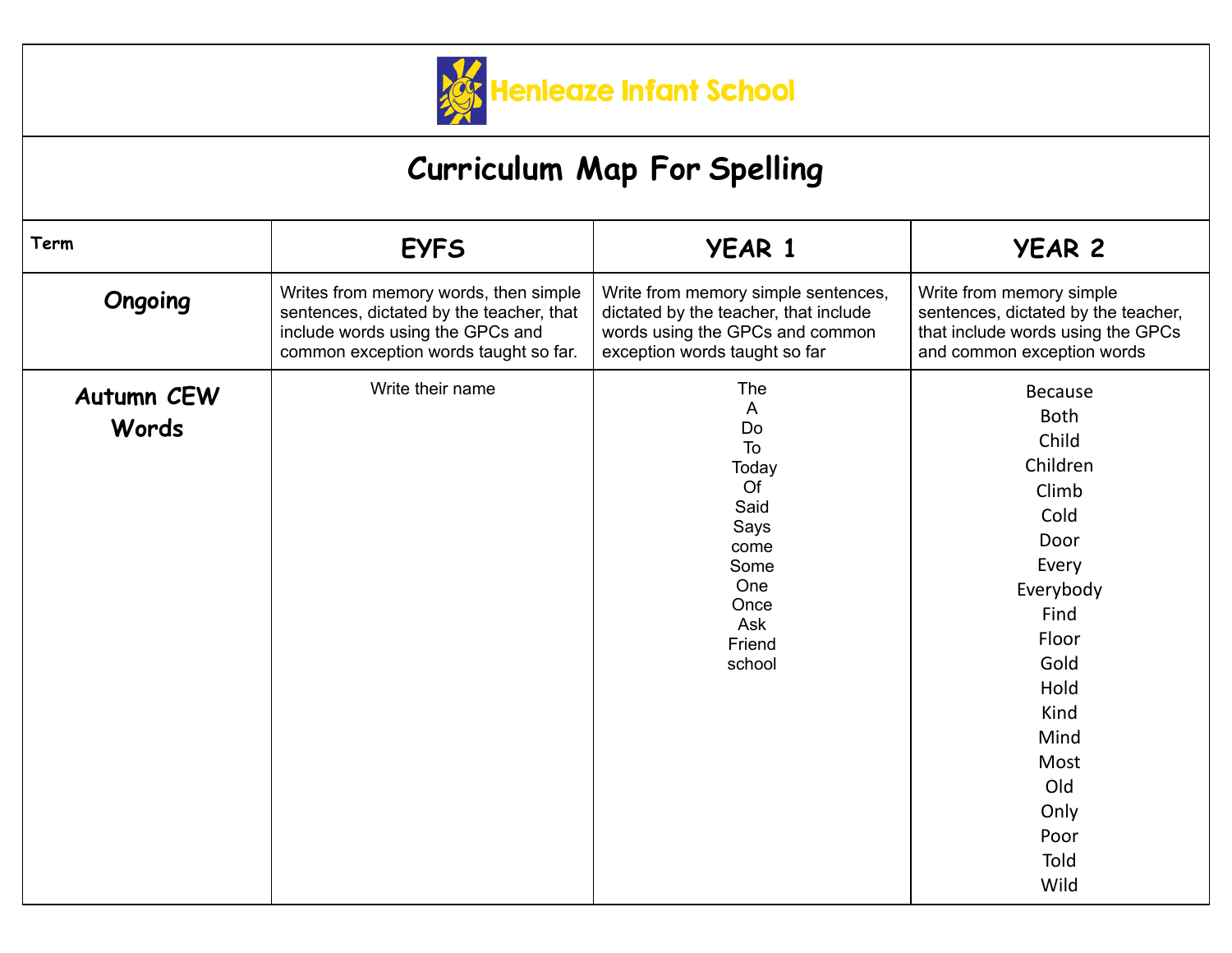|                                 |                                                                                                                                 |                                                                                                                                                                                                       | Christmas                                                                                                                                                                                                                                                                                                                                                                                                                                                                                                                                                                                                                                                               |
|---------------------------------|---------------------------------------------------------------------------------------------------------------------------------|-------------------------------------------------------------------------------------------------------------------------------------------------------------------------------------------------------|-------------------------------------------------------------------------------------------------------------------------------------------------------------------------------------------------------------------------------------------------------------------------------------------------------------------------------------------------------------------------------------------------------------------------------------------------------------------------------------------------------------------------------------------------------------------------------------------------------------------------------------------------------------------------|
| Autumn 1<br><b>Rules</b>        |                                                                                                                                 | The sounds /f/, /l/, /s/, /z/ and /k/<br>spelt ff, II, ss, zz and ck<br>Division of words into syllables<br>Adding 's' and 'es' to words<br>(plurals of nouns and the third<br>person singular verbs) | Adding suffixes to words of<br>$\bullet$<br>more than one syllable.<br>Adding -ed, -ing, -er and<br>$\bullet$<br>-est to a root word ending<br>in -y with a consonant<br>before it.<br>Adding -ing, -ed, -er, -est<br>and -y to words of one<br>syllable ending in a single<br>consonant letter after a<br>single vowel letter.<br>Adding the endings -ing,<br>$\bullet$<br>-ed, -er, -est and -y to<br>words ending in -e with a<br>consonant before it.<br>Add suffixes to spell longer<br>words, including -ment,<br>-ness, -ful -less and -ly.<br>/j/ sound spelt as ge and dge<br>at the end of words, and<br>sometimes spelt as g<br>elsewhere in words before e, |
| <b>Autumn 2</b><br><b>Rules</b> | Write their own name correctly<br>$\bullet$<br>Use phonic knowledge to write<br>words in ways that match their<br>spoken sounds | The /ch/ sound spelt tch -<br>match, hutch<br>Adding the ending -ing to verbs<br>where no change is needed to<br>the root word                                                                        | /s/ sound spelt c before e, I<br>and y<br>/s/ sound spelt c before e, I<br>$\bullet$<br>and y<br>/n/ sound spelt kn at the<br>$\bullet$<br>beginning of words<br>/r/ sound spelt wr at the<br>beginning of words<br>/I/ sound spelt -le and el at<br>the ends of words<br>Words ending -il<br>$\bullet$                                                                                                                                                                                                                                                                                                                                                                 |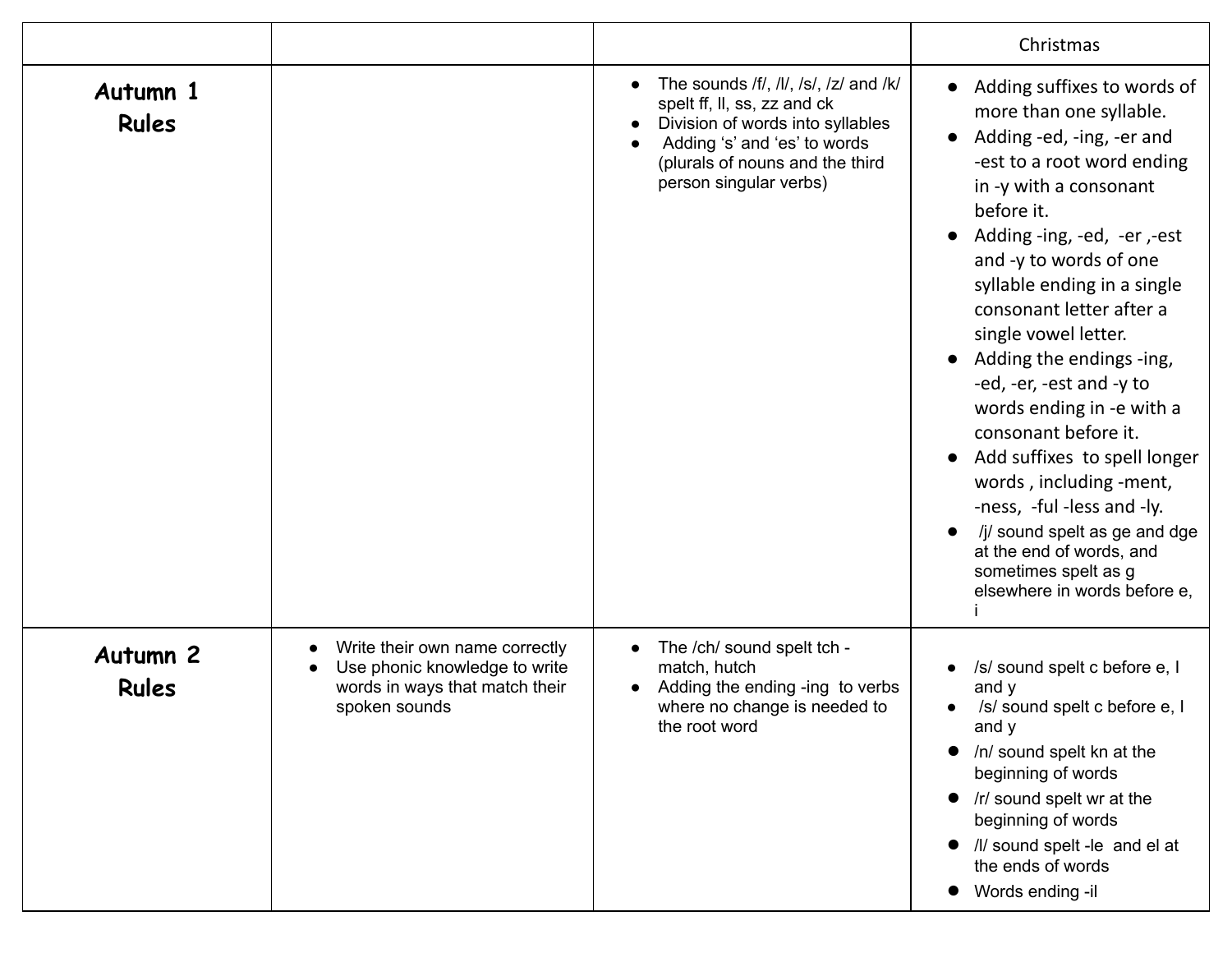| <b>Spring CEW</b><br>Words      | No<br>the<br>To<br>Go<br>into                                                                                              | Put<br>Are<br>were<br>Was<br>ls<br><b>His</b><br>Has<br>You<br>Your<br><b>They</b><br>Be<br>He<br>Me<br>She<br>Monday<br>Tuesday<br>Wednesday<br>Thursday<br>Friday<br>Saturday<br>Sunday                                                                                                         | <b>Behind</b><br>After<br><b>Bath</b><br><b>Beautiful</b><br><b>Break</b><br>Class<br>Even<br>Fast<br>Father<br>Grass<br>Great<br>Improve<br>Last<br>Move<br>Pass<br>Past<br>Path<br>Plant<br>Pretty<br>Prove<br><b>Steak</b><br>Sure                                                                                     |
|---------------------------------|----------------------------------------------------------------------------------------------------------------------------|---------------------------------------------------------------------------------------------------------------------------------------------------------------------------------------------------------------------------------------------------------------------------------------------------|---------------------------------------------------------------------------------------------------------------------------------------------------------------------------------------------------------------------------------------------------------------------------------------------------------------------------|
| Spring 1<br><b>Rules</b>        | Orally blend and segment cvc<br>$\bullet$<br>and ccvc/cvcc words containing<br>the phonemes taught                         | Adding -er and -est to<br>$\bullet$<br>adjectives where no change is<br>needed to the root word<br>Compound words: football,<br>$\bullet$<br>bedroom<br>Adding the ending -ed to verbs<br>$\bullet$<br>where no change is needed to<br>the root word<br>Words ending -y happy, funny<br>$\bullet$ | /igh/ sound spelt -y at the end<br>$\bullet$<br>of words.<br>/or/ Sound spelt a before I<br>$\bullet$<br>and II e.g. ball<br>/u/ sound spelt 'o' e.g. other<br>/ee/ Sound spelt -ey e.g.<br>$\bullet$<br>monkey<br>/o/ sound spelt a after w and<br>qu e.g. want<br>/er/ sound spelt or after w e.g.<br>$\bullet$<br>word |
| <b>Spring 2</b><br><b>Rules</b> | Spell some phonetically<br>$\bullet$<br>decodable words correctly and<br>make phonetically plausible<br>attempts at others | Names the letters of the<br>$\bullet$<br>alphabet in order & use the<br>letter names to distinguish<br>between alternative spellings of                                                                                                                                                           | /or/ Sound spelt ar after w<br>$\bullet$<br>e.g. war<br>/z/ sound spelt s e.g. usual<br>Spell words ending in '-tion'                                                                                                                                                                                                     |